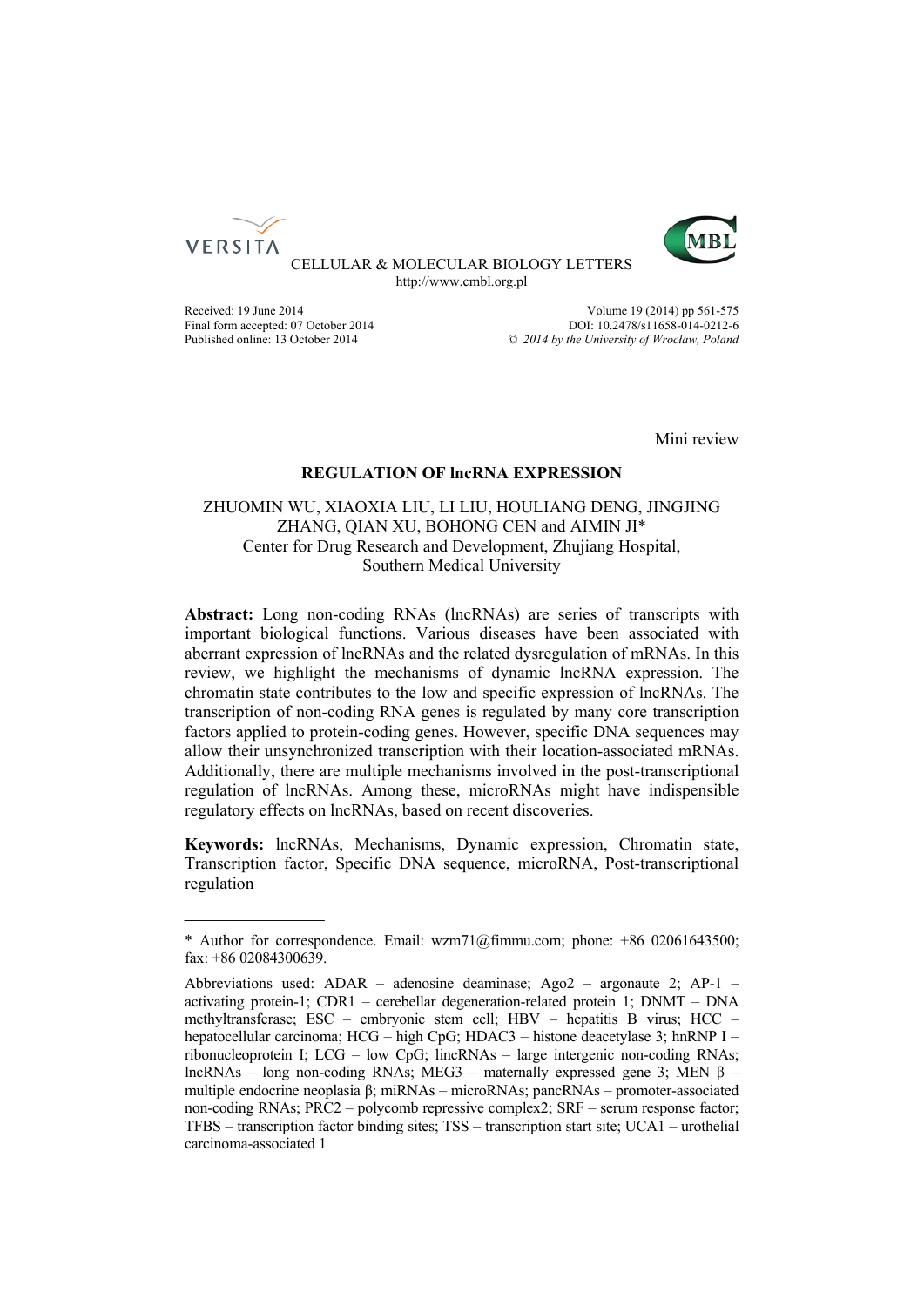### **INTRODUCTION**

In recent years, thanks to in-depth analyses of the genome and transcriptome, a set of transcripts termed long non-coding RNAs (lncRNAs) have been revealed to play key roles as epigenetic modulators. They range from 200 bp to several kilobases in size, but they possess little ability to code proteins. For the most part, the transcription and processing of most lncRNAs appear to be similar to those of protein-coding genes, including RNA polymerase II transcription, 5'-capping, poly-adenylation and alternative splicing [1, 2]. In addition, their regulatory roles in maintaining an active or inactive state of gene expression are acquired through interactions with chromatin-modifying proteins or transcription factors with their specific protein-binding motifs. They also directly bind to the DNA sequence that is complementary with them to form an RNA–DNA triplex structure that can block the transcriptional process [3]. It has been reported that this triplex structure can cause the methylation of a specific sequence in the promoters of the target genes. The act of lncRNA transcription itself can even trigger the expression of genes nearby by providing a more "open" chromatin domain [4]. It can also silence nearby genes by occupying the transcription factor binding sites [5].

Increasing evidence indicates that lncRNAs almost influence every step of the life cycle in a cis- or trans- manner. The lncRNA HOTAIR, which is derived from HoxC cluster, is responsible for transcriptional silencing of the HoxD cluster in a trans- manner. Relying on its specific protein-binding motif, it serves as a vehicle to guide polycomb repressive complex 2 (PRC2), a chromatin repressor, to the HoxD cluster and to other additional sites around the genome, and then facilitates the H3K27me3 of these genes to be transcriptionally silenced [6]. This helps to maintain the distal and posterior identities of cells. By contrast, the lncRNA Airn is a canonical member that is involved in paternal-specific silencing in a cis- manner. Airn is expressed from the imprinted loci and is required for silencing several paternal genes, including Slc22a2, Slc22a3 and Igf2r, which are in a 400-kb region adjacent to Airn [7]. This occurs via various mechanisms.

Interestingly, some lncRNAs can fully realize their functions in a cis- and transmanner simultaneously. For instance, there is an lncRNA derived from the upstream of the promoter of the human DHFR locus. It can not only bind the DHFR promoter to form an RNA–DNA triplex structure but also bind the TFIIB directly to prevent the formation of a preinitiation complex, thereby interfering with DHFR transcription [8].

The lncRNAs play such important roles in epigenetic modulation that their dysregulation is generally associated with some kind of disease. Emerging data indicate that many lncRNAs are involved in tumor biology because abnormal lncRNA profiles have been found in tumors. The lncRNA HEIH was found to keep higher transcript levels in hepatitis B virus-related hepatocellular carcinoma (HCC), and was proven to be oncogenic for HCC [9]. The lncRNA JADE, another novel ncRNA, has markedly higher levels in human breast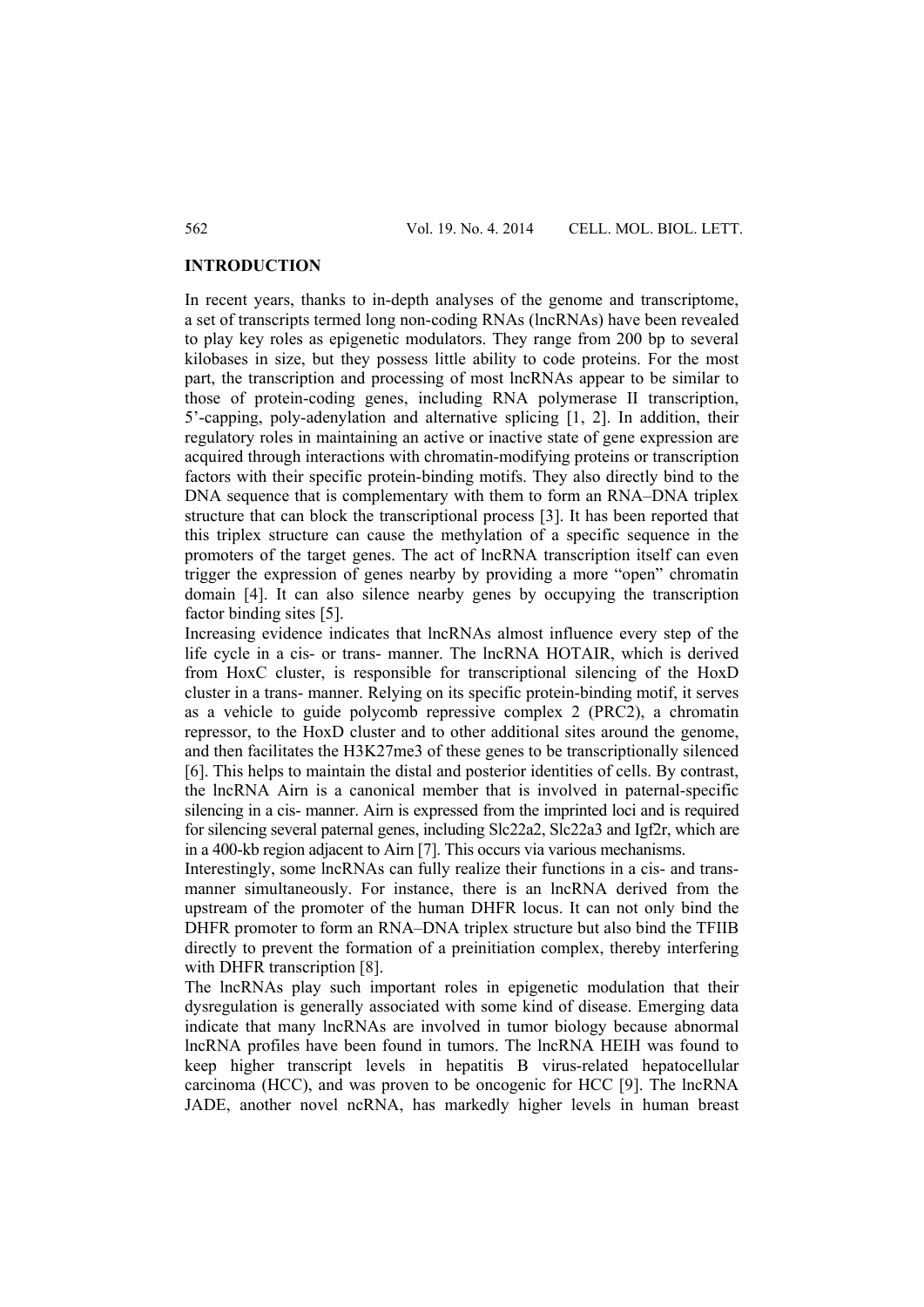tumors compared with normal tissues. Moreover, knockdown of this non-coding gene significantly inhibited breast tumor growth in vivo [10]. Furthermore, the lncRNA DQ786227 was suggested to mediate cell malignant transformation induced by benzopyrene [11]. Simultaneously, aberrant transcript profiles of lncRNAs were observed in non-neoplastic diseases, such as ventricular septal defect and acute renal rejection [12, 13].

Recently, the majority of studies have focused on the mechanisms of lncRNA regulation of their target coding genes. However, as lncRNAs are potential therapeutic targets, it is of equal importance to examine the regulatory mechanism of the lncRNA expression. This review attempts to discuss the characteristics of lncRNA expression and to elaborate on their possible regulatory mechanisms.

#### **THE EXPRESSION CHARACTERISTICS OF lncRNAs**

Important biological function does not mean high expression levels. On the contrary, lncRNAs show far lower expression levels than protein-coding genes, and they express in a cell and tissue type -specific fashion [14, 15]. Both of these properties give an inadequate picture of the regulatory role of lncRNAs in the life cycle. Interestingly, lncRNAs have a similar ability with protein-coding genes to respond to environmental and developmental conditions [14, 16–18]. However, the conservation or evolution of lncRNAs is a much-debated issue. The conservation of lncRNAs has four aspects: their sequence, structure, function, and expression from syntenic loci. Numerous functional lncRNAs certainly indicate multifaceted levels of conservation [19, 20], although the wellstudied XIST shows little sequence conservation throughout the eutherian lineage [21]. Intriguingly, some researchers reported that the promoters of lncRNAs are almost as conservative as those of protein-coding genes [22–24]. We assume that it may not be necessary to keep full-length sequences conserved because the partial sequences or local spatial structures of lncRNAs are enough to exert their crucial biological functions.

# **THE CHROMATIN STATE REGULATES THE EXPRESSION OF lncRNAs**

Chromatin state, including the crosstalk between DNA methylation and histone modification, is one of the most important mechanisms to directly modulate differential gene expression profiles depending on the cell type. DNA methylation is a stable and heritable epigenetic mark. By contrast, histone modification is identified as a fast-changing mark by which the cell regulatory network can quickly change the transcriptional state of the genes twining around it. For example, genes that express in embryonic stem cells and contain both active and repressive histone methylation, such as H3K4me3 and H3K27me3 (termed the bivalent chromatin state), appear to be more flexible to acquire an active or silent state during differentiation and development [25]. Apart from core histone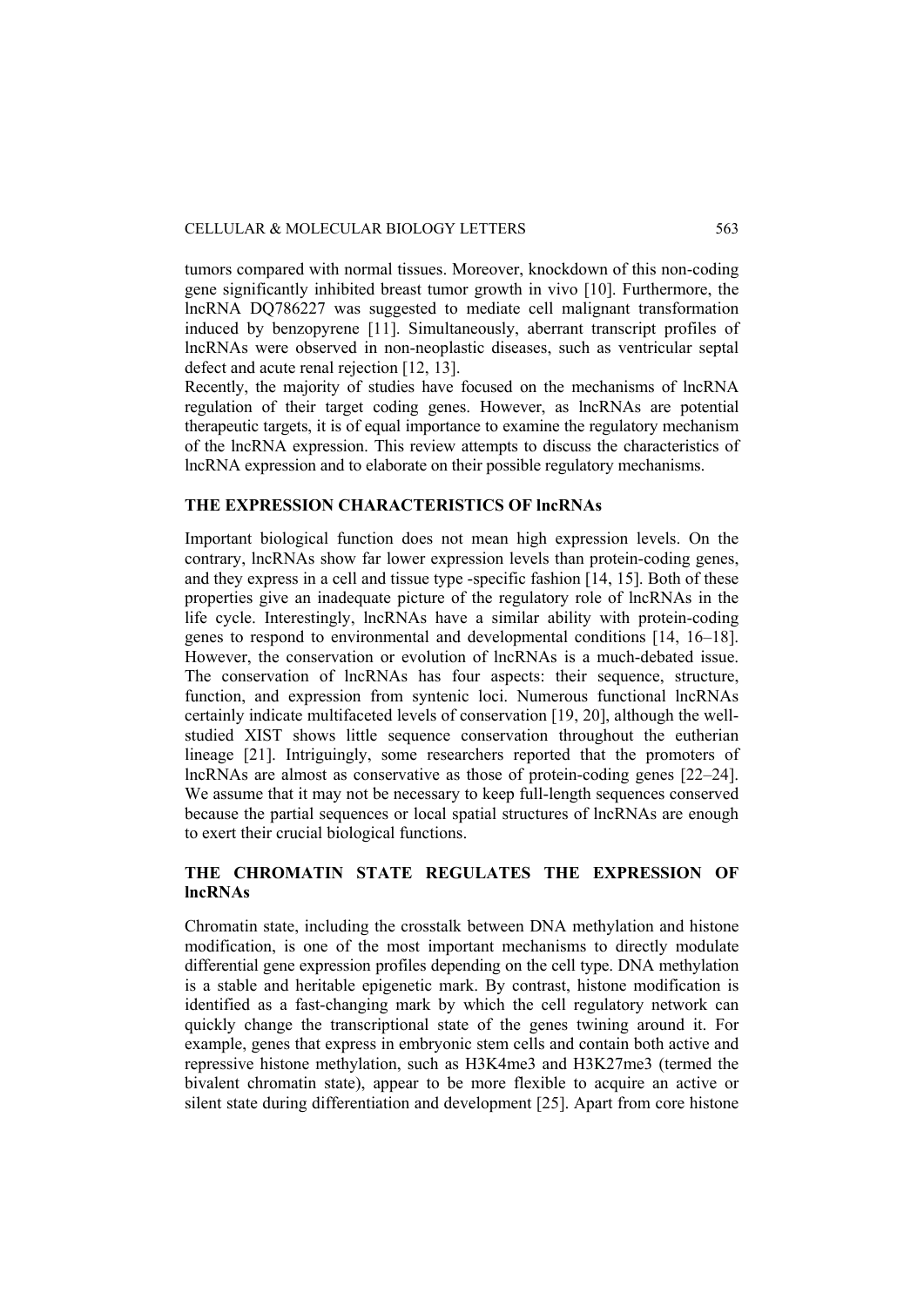methylation, histone acetylation also plays an important role in the transcriptional regulation of gene expression. Histone acetylation prevents chromosomes from super-condensing, and therefore facilitates the expression of the genes twining around it. Some researchers demonstrated that the histone deacetylase inhibitor was responsible for reactivating methylated genes in *Neurospora crassa* and *Brassica napus* [26, 27].

Many lines of evidence have clearly demonstrated that a modulation of the chromatin state on the dynamic expression of lncRNAs occurred during diseases. An lncRNA named maternally expressed gene 3 (MEG3) was markedly downregulated because of the hypermethylation in its promoter in four human hepatocellular carcinoma cell lines. Interfering in the act of DNA methyltransferase (DNMT) would lead to an increase in the expression of MEG3 (Fig. 1A) [28]. Moreover, the methylated cytosine found within or near the functionally important regions of both HOTAIR and XIST implied its importance for lncRNAs to exert their biological functions [29]. Simultaneously, histone deacetylation is involved in lncRNA silencing. AK055007 (lncRNA LET), which is generally downregulated in hepatocellular carcinomas, colorectal cancers and squamous cell lung carcinomas, has been verified to be repressed by hypoxia-induced H3 and H4 deacetylation in its promoter region, mediated by histone deacetylase 3 (HDAC3) (Fig. 1B) [17]. The lncRNA uc002mb.2, which was observed to be significantly upregulated  $(\sim]300$ -fold) in liver cancer cells after treatment with a histone deacetylase inhibitor (trichostatin A) was indicated to be restrained by histone acetylation [30].

The distinct properties of lncRNAs, their low expression levels, and their cell or tissue type specificity are directly related to DNA methylation and histone modification. A large proportion of lncRNAs are transcribed from promoters with low CpG dinucleotide contents. Based on the CpG dinucleotide content, mammalian promoters can be categorized into two classes, low CpG (LCG) and high CpG (HCG) [31]. Methylation occurs almost exclusively at the cytosine in CpG dinucleotides, while methylated cytosines usually undergo rapid mutation to become thymines. As a result, CpG dinucleotides are depleted from methylated regions during the process of evolution. LCG promoters originate from the mutational decay of CpG dinucleotides following DNA methylation and the remaining HCG promoters must possess specific mechanisms to avoid being methylated in a cell or tissue type-specific manner. In other words, the content of CpG dinucleotides is an indicator of the level of DNA methylation. LCG reflects hypermethylation and HCG reflects hypomethylation. Generally, promoter hypermethylation represses gene expression, so genes that belong to the LCG class may have lower expression levels than genes that belong to the HCG class. Additionally, the CpG dinucleotide content is negatively correlated with the potential of chromosome condensation [32]. A large proportion of lncRNAs are transcribed from LCG promoters and are thus usually expressed at low levels. On the other hand, merely 6.5% of LCG promoters are marked by H3K4me3 and there is almost no H3K27me3 in embryonic stem cells (ESC).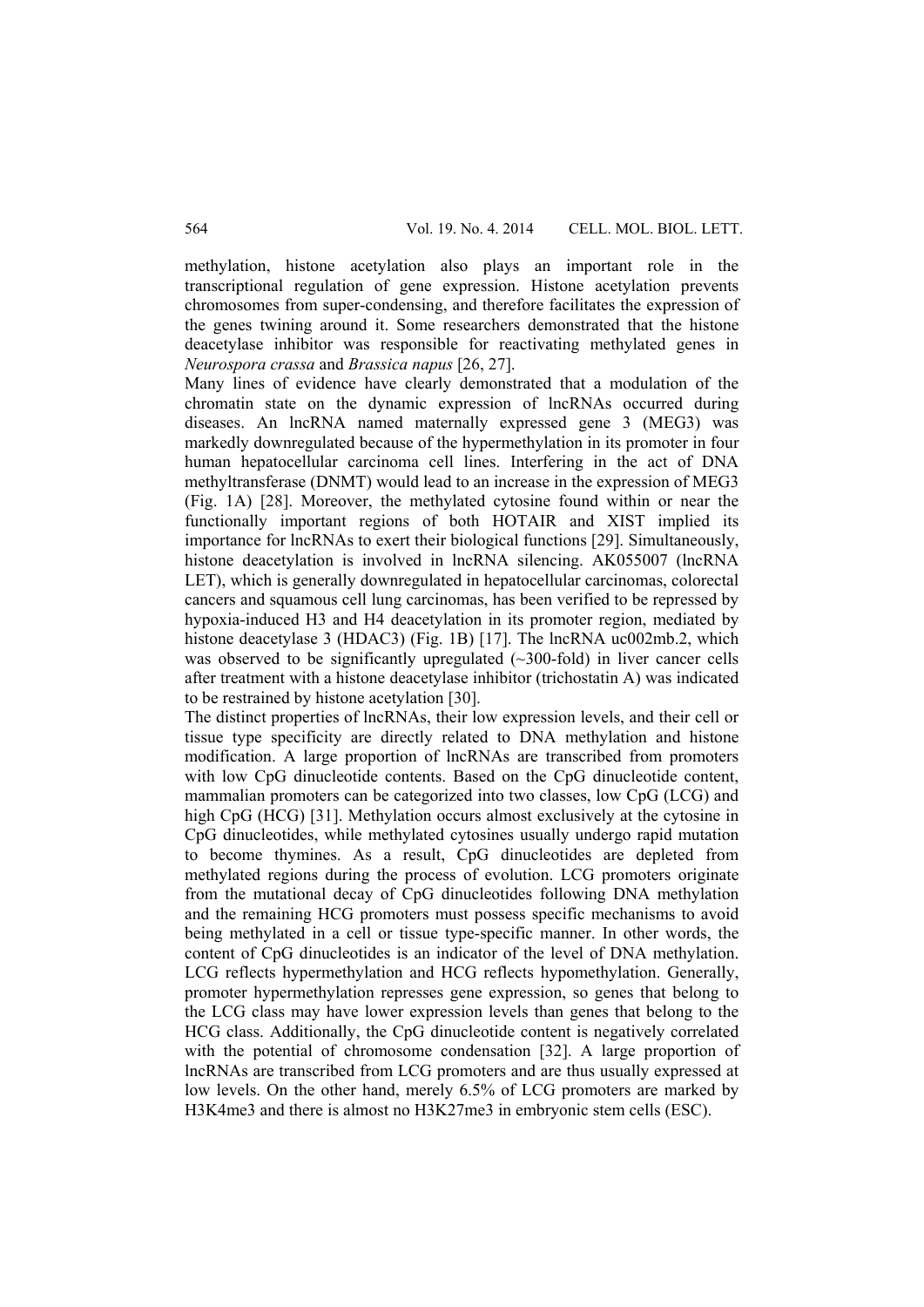

Fig. 1. Paradigms for how chromatin state regulates lncRNA expression. A – The lncRNA MEG3 is downregulated markedly in hepatocellular cancer because its promoter is hypermethylated by DNA methyltransferases (DNMT). B – The lncRNA LET is downregulated in the hypoxia microenvironment because of H3 and H4 deacetylation in its promoter by histone deacetylase 3 (HDAC3). C – Many lncRNAs are found to derive from genetic K4-K36 domains.



Fig. 2. A Schematic diagram illustrating the origin of lncRNAs. 1 – Intron sense- or antisense-overlapping lncRNA (when the lncRNA is derived from the intron of the coding gene on the same or opposite strand respectively). 2 – Exon sense- or antisense-overlapping lncRNA (when the lncRNA overlapps one or more exons of the coding gene). 3 – Bidirectional lncRNA (when the expression of lncRNA and a neighboring coding transcript on the opposite strand is initiated in a genomic region of less than 1000 bp. 4 – Intergenic lncRNA (when the lncRNA is localized between two coding genes).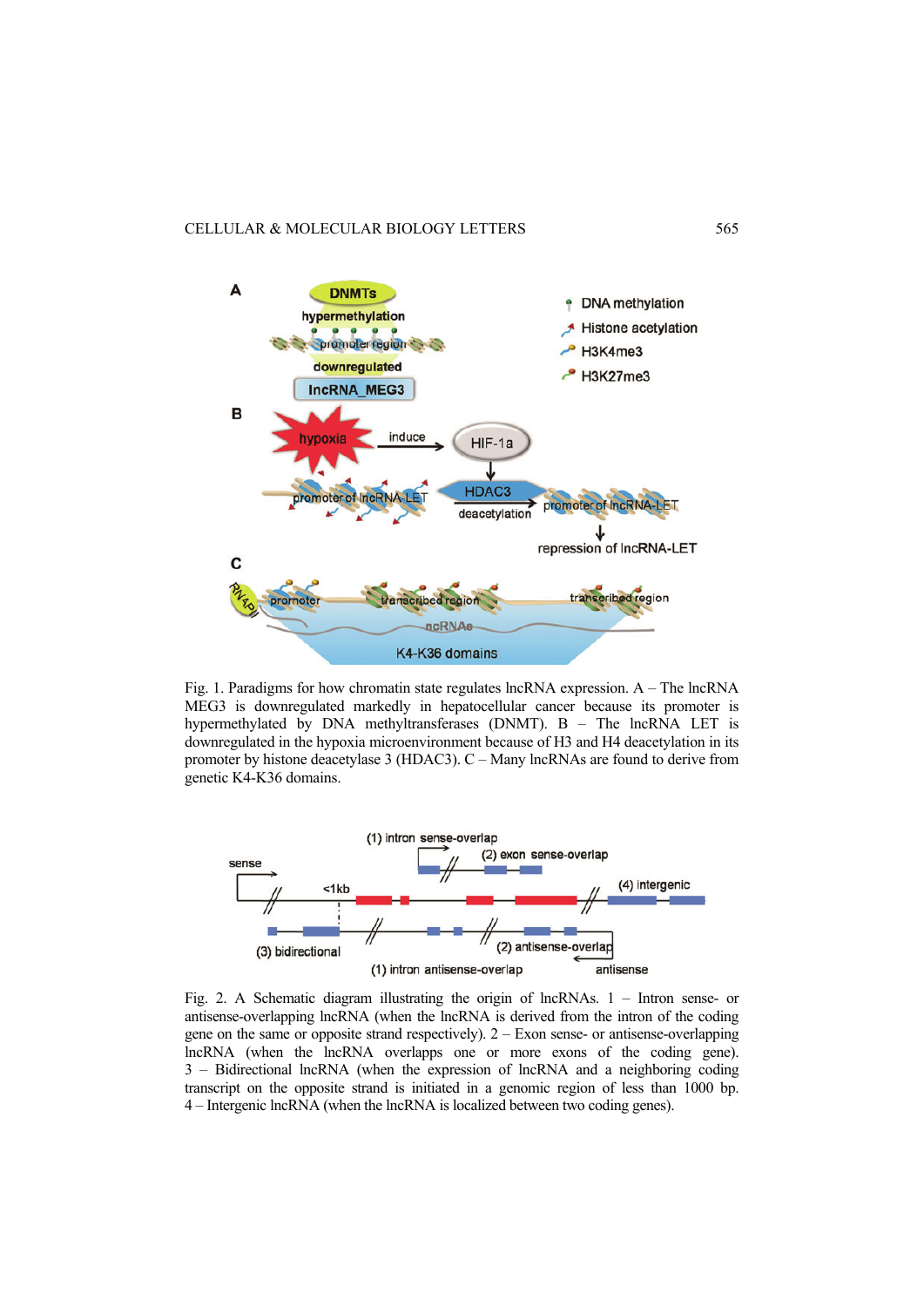The majority of LCG promoters are not marked by H3K4me3 or H3K27me3 and they are associated with lower expression. In differentiated cells, the amount of H3K4me3 around the LCG promoters is lower, which explains the low expression levels of lncRNAs [33]. Notably, there are some promoters that can be marked by both H3K4me3 and H3K27me3 in ESC. These bivalent promoters tend to lose one of the marks in mature cell types or tissues, and therefore obtain their cell and tissue type-specific expression pattern [34]. Here, we conjecture that many lncRNAs derive from such bivalent promoters and take on a cell or tissue type-specific expression.

Moreover, a large amount of large intergenic non-coding transcripts (lincRNAs) were identified in the intergenic K4-K36 domain, which is a distinctive structure that consists of a short region with histone H3 lysine 4 trimethylation (corresponding to the promoter) and a longer region with histone H3 lysine 36 trimethylation (corresponding to the transcribed region). These intergenic K4-K36 domains are usually associated with gene regions that are actively transcribed (Fig. 1C) [33, 35].

In conclusion, the chromatin state determines the low and specific expression of lncRNAs and promotes the generation of lincRNAs. Additionally, the aberrant expression of lncRNAs in many diseases is due to the abnormal chromatin state.

## **lncRNAs MAY SHARE COMMON TRANSCRIPTION FACTORS WITH PROTEIN CODING-GENES**

Recently, by mapping the binding sites for three DNA binding transcription factors, SP1, cMyc, and p53, along chromosomes 21 and 22 in an unbiased approach, researchers found that 36% of these transcription factor binding sites (TFBS) were located within or immediately 3' termini to well-characterized protein-coding genes. They were significantly correlated with non-coding RNAs [18]. Moreover, in the rat cerebral cortex, the promoters of stroke-responsive long non-coding genes and their homologous protein-coding genes showed highly overlapping transcription factor binding sites [36]. These two researches supported the possible sharing of common transcription factors between proteincoding and non-coding genes. Furthermore, the SP1 motif GGGGCGGGGT is abundant in bidirectional promoters that are the major source of non-coding RNAs in mammals [37]. This indicates that SP1 may be a crucial transcription factor for lncRNAs expressed from bidirectional promoters.

RP1-473L15.2 and ENST00000513542 are two lncRNAs that are dysregulated in fetal cardiac tissues with ventricular septal defect. The prediction of TFBS indicated that they possessed motifs of SRF (serum response factor) and AP-1 (activating protein-1), respectively [12]. AK019103 was a novel lncRNA in regards to DNA damage. In its promoter region, there were five binding sites for transcription factor NF-κB. Significant inhibition of AK019103 was discovered to repress the activity of NF-κB [10]. Also, several experimental validations indicated that core transcription factors, such as p53, NF-κB, Sox2, Pou5f1 and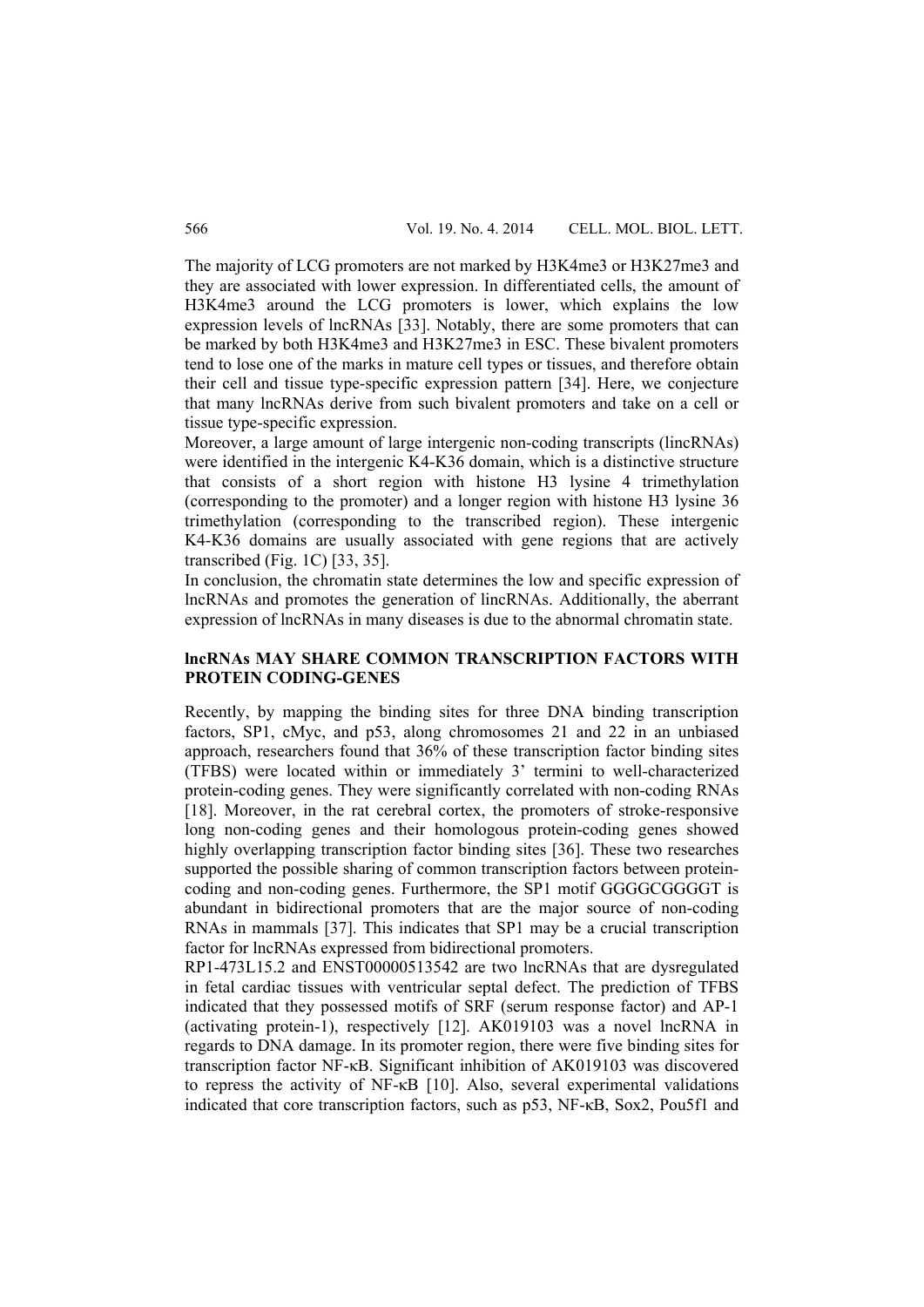Nanog, were sufficient to drive expression of several lincRNAs in processes from embryonic stem cell pluripotency to cell proliferation [34]. It is quite evident from the above analysis that lncRNAs share the common key transcription factors with protein-coding genes.

## **A SPECIFIC DNA SEQUENCE REGULATES THE EXPRESSION OF pancRNAS**

Although considerable evidence shows that lncRNAs may be controlled by transcriptional regulatory machinery similar to protein-coding genes, they must be bound to possess unique expression manners at the same time, because unsynchronized expression between protein-coding genes and their locationassociated non-coding genes always happens. The lncRNAs are transcribed within intergenic or intragenic regions in either a sense or antisense orientation (Fig. 2) [24], and a subset known as pancRNAs (promoter-associated ncRNAs derived from bidirectional promoters) is believed to have additional expression regulatory pattern.

Bidirectional promoters represent approximately 10% of the genes in the human genome and 94% of them exhibit a strong bias for CpG islands (92.3% in mouse) [38]. A small proportion of lncRNAs are expressed from bidirectional promoters [39]. They initiate their transcription less than 1000 bp from the transcription start site (TSS) of protein-coding genes in the antisense orientation. This type of lncRNA is termed promoter-associated ncRNAs (pancRNAs). The transcription of pancRNAs is always prior to that of the paired protein-coding genes. It was reported that these pancRNAs activated the expression of the adjacent protein-coding genes via sequence-specific DNA demethylation. However, not all mRNAs are under pancRNA regulation, because some highly expressed mRNAs are not associated with corresponding antisense ncRNAs. Considering that CpG islands are the significant marks of bidirectional promoters, it is possible that there are several signature sequences in the CpG islands that direct the expression of pancRNAs. Recently, researchers found that several CCG repeats were located between  $-100$  and  $+100$  bp in the promoter regions of pancRNA-bearing protein-coding genes in mouse tissues such as the cerebral cortex, cerebellum and heart. Correspondingly, several CGG repeats were found in the downstream regions from  $+300$  to  $+400$  bp. It was considered that the CCG and CGG repeats may play important roles in the regulation of pancRNA expression [37].

# **miRNAS SERVE AS MODULATORS OF THE TRANSCRIPTIONAL INITIATION OF lncRNAs**

MicroRNAs (miRNAs) are a set of small non-coding RNAs that regulate gene expression in both transcriptional and translational layers. Recent studies indicated that miRNAs can serve as modulators of the promoter activity of long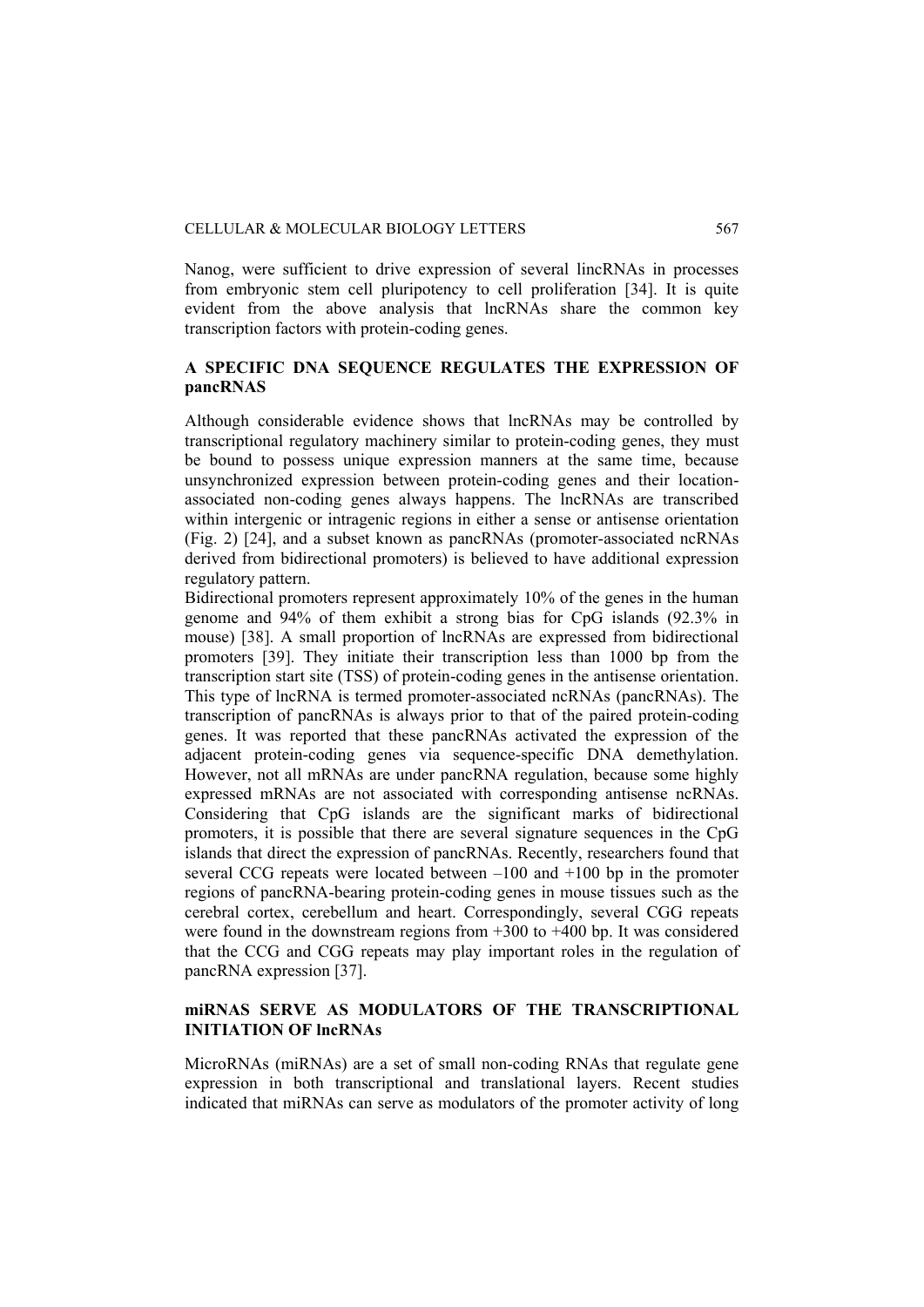non-coding genes. For instance, miRNA-29 was reported to upregulate the expression of the lncRNA named maternally expressed gene 3 (MEG3) by inhibiting DNA methyltransferase (DNMT) from methylating the promoter of MEG3 [28]. Certainly, the modulation of miRNA-29 on MEG3 seems not beyond the scope of the change in chromatin state. The miRNAs contribute to the complexity of dynamic expression of lncRNAs during diseases (Table 1). Furthermore, miRNAs are involved in post-transcriptional regulation of lncRNA expression. They will be described afterwards.

Table 1. miRNAs are involved in the expressional regulation of lncRNAs in both transcription and post-transcription.

| $m$ <sub>RNA</sub>     | Targeted<br>lncRNA                             | Cells or diseases                                                                         | Mechanism                                                                  | Refe-<br>rence |
|------------------------|------------------------------------------------|-------------------------------------------------------------------------------------------|----------------------------------------------------------------------------|----------------|
| $m$ <sub>RNA</sub> -29 | MEG3                                           | Hepatocellular cancer                                                                     | Prevent promoter of MEG3 from<br>being methylate                           | [28]           |
| $m$ <sub>RNA-671</sub> | Antisense<br>transcript of<br>CDR <sub>1</sub> | <b>HEK293</b>                                                                             | Complement with this lncRNA then [15]<br>direct the cleavage of the lncRNA |                |
| $miRNA$ -let-7 $h$     | lincRNA-p21 HeLa cells                         |                                                                                           | Ago2 complex cleave the lincRNA<br>at the presence of miRNA-let-7b         | [43]           |
| $miRNA-141$            | <b>HOTAIR</b>                                  | Colorectal adenocarcinoma<br>cells, prostate cancer cells,<br>human renal carcinoma cells | Ago2 complex cleave the lncRNA<br>at the presence of miRNA-141             | [45]           |
| miRNA-let7i            | <b>HOTAIR</b>                                  | HeLa cells                                                                                | HuR and let7i/Ago2 jointly reduce<br><b>HOTAIR</b> stability               | [46]           |
| Has-miRNA-125b MALAT1  |                                                | Bladder cancer                                                                            | Unknown                                                                    | $[47]$         |
| $mIRNA-372$            | <b>HULC</b>                                    | Liver cancer                                                                              | Interact with transcription factor<br><b>CREB</b>                          | $[52]$         |
| $m$ <sub>RNA-9</sub>   | MALAT1                                         | L428 and U87MG                                                                            | Degradate the lncRNA at the<br>presence of Ago2                            | $[53]$         |
| $miRNA-34a$            | <b>HOTAIR</b>                                  | Prostate cancer cell (PC3<br>and $DU145$ )                                                | Directly binds to this lncRNA and<br>represses expression of it            | $[54]$         |

### **POST-TRANSCRIPTIONAL REGULATION OF lncRNAs**

The global measurement of the half-lives of lncRNAs in mouse has revealed that only a small percentage of lncRNAs are unstable. In addition, spliced lncRNAs are more stable than unspliced lncRNAs (single exon), cytoplasmic lncRNAs are more stable than nuclear lncRNAs, and antisense-overlapping lncRNAs are more stable than those transcribed from the intron [19]. Furthermore, the mRNA of Sirtuin1 (a NAD-dependent deacetylase involved in myogenesis) was reported to be less stable than its antisense lncRNA [39]. However, it is supposed that the stability of these lncRNAs may not allow them to respond to the outside stimulus rapidly. Recently, Yoon et al. summarized the mechanisms that contribute to the post-transcriptional control of lncRNA expression [40]. In their report, a triple helix formed by lncRNA MALAT1 and MENβ (multiple endocrine neoplasia β) protected these two transcripts from the damage of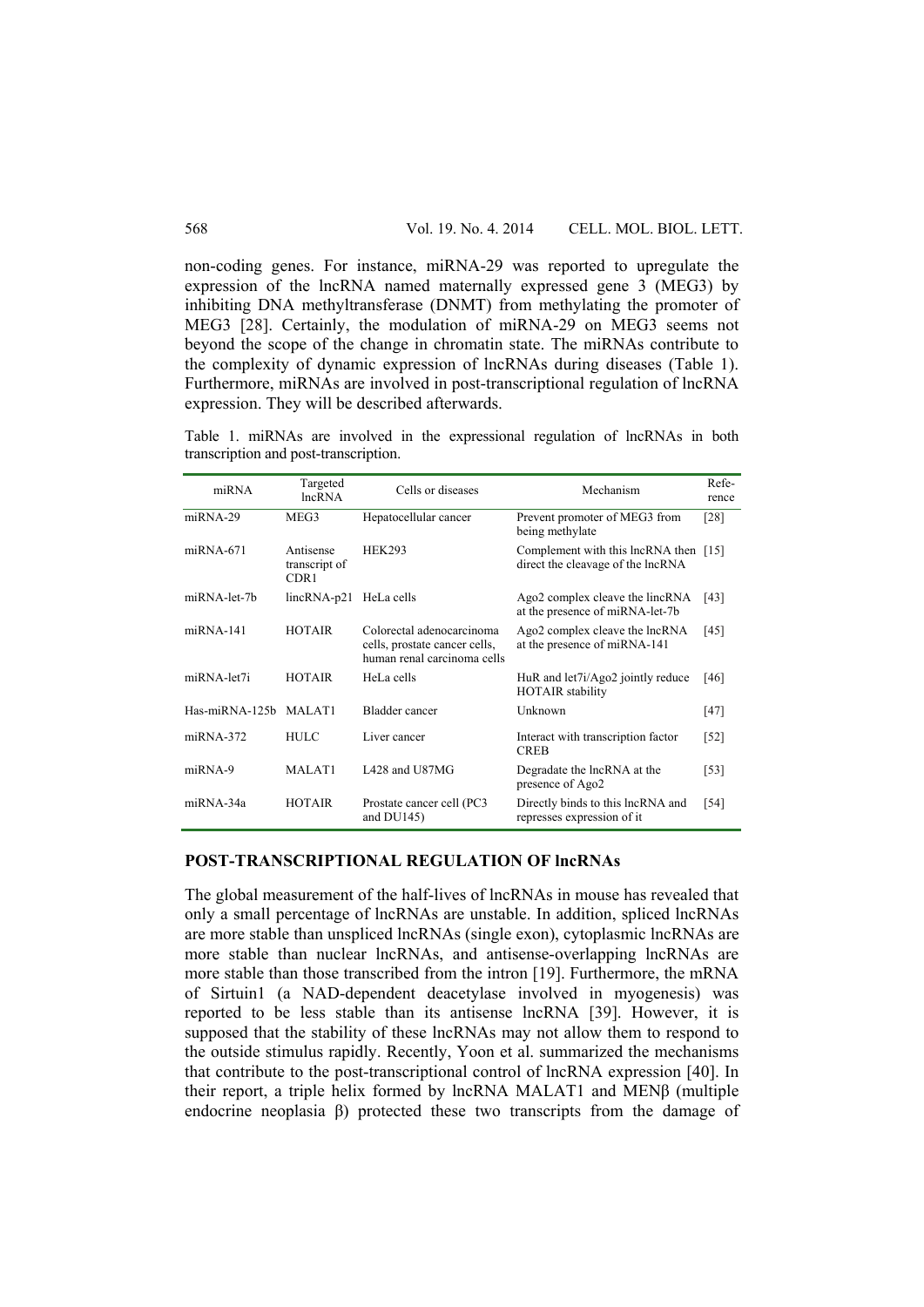3'-5' exonucleases [41, 42]. Furthermore, lncRNAs were degraded by RNAbinding proteins and miRNAs, as exemplified by the RNA-binding proteins HuR and argonaute 2 (Ago2) and the miRNA let-7b, which were involved in the degradation of lincRNA-p21 [43]. Here, we give more examples to show the contributions of miRNAs and RNA-binding proteins to the lncRNA decay mechanism and discuss the effects of RNA editing and nucleotide modification.

An increasing number of studies have shown that lncRNA–miRNA interaction is a key point in the transcriptional regulation network. The lncRNAs were believed to undergo miRNA-mediated post-transcriptional regulation [44]. A circular ncRNA transcribed from the antisense of cerebellar degenerationrelated protein 1 (CDR1) was found to be cleaved directed by miRNA-671, which was nearly perfectly complementary with its target ncRNA. It was enough to demonstrate that the instability of this circular ncRNA was directly related to miRNA-671 [15]. Furthermore, the well-characterized lncRNA HOTAIR was reported to be repressed by miRNA-141 in the presence of the Ago2 complex in human cancer cells [45]. Another study also demonstrated that lncRNA HOTAIR was degraded jointly by HuR, miRNA-let7i and Ago2 [46], and lncRNA MALAT1 was testified to be downregulated by has-miR-125b during bladder cancer development [47].

In many cases, miRNAs exert their function with RNA-binding proteins (Table 1). In a study focused on the relationship between lncRNA urothelial carcinomaassociated 1 (UCA1) and heterogeneous nuclear ribonucleoprotein I (hnRNP I), control siRNA and hnRNPI were transferred into MCF-7 cells, and then MCF-7 cells were administrated with RNA synthesis inhibitor (actinomycin D). In the last step, RNAs were isolated at several time points. The results showed that the level of UCA1 was remarkably lower in hnRNPI-siRNA cells at all time points, which was compared the state with the control siRNA. This implied that hnRNP I could stabilize the UCA1. Later it was found that the binding motif of hnRNP I was located near the 5'-end of UCA1. In conclusion, hnRNPI could bind to UCA1 and contribute to its stability [48].

Adenosine to inosine (A-to-I) RNA editing, in which adenosine is converted to inosine in dsDNAs, is the most common editing event in animals. It is one of the most important forms in post-transcriptional processing catalyzed by adenosine deaminase (ADAR). Numerous studies have demonstrated that lncRNAs can fold into secondary structures or complement with their target mRNAs to form dsRNAs [49] and certainly be the candidate substrates of ADAR. The edited lncRNAs may then undergo quite different processes, such as being degraded by Tudor-SN, which is similar to edited miRNAs [50]. Besides the four core nucleotides, lncRNAs contain more than 100 distinct modified nucleotides, most of which can be found in other short non-coding RNAs, such as tRNAs, rRNAs and small nuclear RNAs. The modified nucleotides contributed to the stability of these non-coding RNAs, including lncRNAs [51].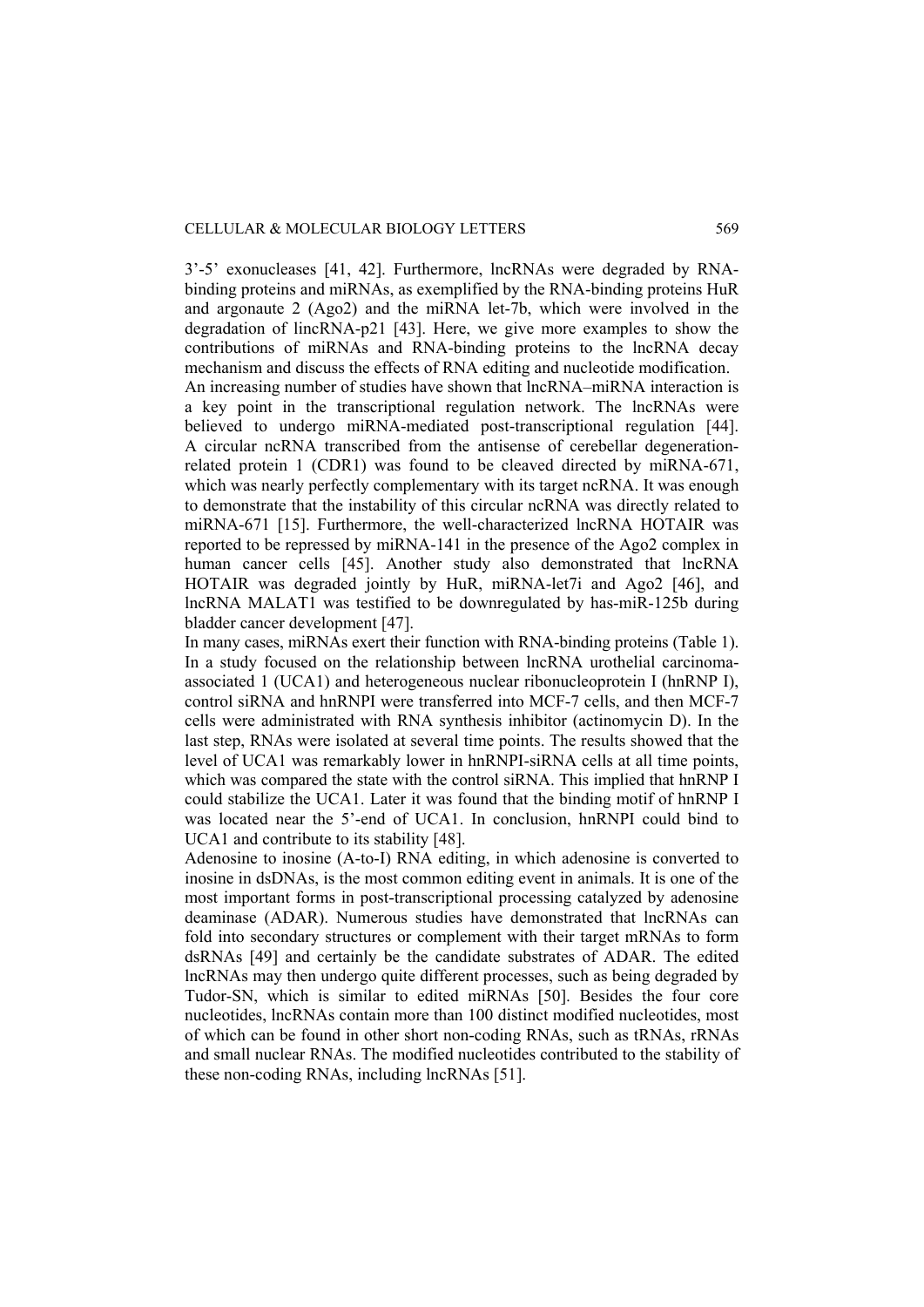### **CONCLUSION**

The lncRNAs are emerging stars that display powerful biological functions. The regulatory mechanism of their expression is similar to that of protein-coding genes – for example, they share the same transcription factors and chromatin modifications. However, specific location with coding genes determines their special means of regulation. Furthermore, abundant evidence indicates that lncRNAs undergo intricate post-transcriptional processing, especially the miRNA–lncRNA interaction, which considerably enriches the RNA regulatory network.

**Acknowledgments.** This study was supported by the Joint Project of the Chinese Academy of Sciences and the Guangdong Province Guangdong Science and Technology Plan Project (Project No. 2009B091300129) and the Science and Technology Development project of Guangzhou (Project No. 2010UI-E00531-7).

### **REFERENCES**

- 1. Yang, F., Zhang, L., Huo, X.S., Yuan, J.H., Xu, D., Yuan, S.X., Zhu, N., Zhou, W.P., Yang, G.S., Wang, Y.Z., Shang, J.L., Gao, C.F., Zhang, F.R., Wang, F. and Sun, S.H. Long noncoding RNA high expression in hepatocellular carcinoma facilitates tumor growth through enhancer of zeste homolog 2 in humans. **Hepatology** 54 (2011) 1679–1689.
- 2. Zhang, Y., Yang, L. and Chen, L.L. Life without A tail: New formats of long noncoding RNAs. **Int. J. Biochem Cell Biol.** 2013. DOI: 10.1016/j.biocel.2013.10.009.
- 3. Martianov, I., Ramadass, A., Serra Barros, A., Chow, N. and Akoulitchev, A. Repression of the human dihydrofolate reductase gene by a non-coding interfering transcript. **Nature** 445 (2007) 666–670.
- 4. Uhler, J.P., Hertel, C. and Svejstrup, J.Q. A role for noncoding transcription in activation of the yeast PHO5 gene. **Proc. Natl. Acad. Sci. USA** 104 (2007) 8011–8816.
- 5. Martens, J.A., Laprade, L. and Winston, F. Intergenic transcription is required to repress the Saccharomyces cerevisiae SER3 gene. **Nature** 429 (2004) 571–574.
- 6. Rinn, J.L., Kertesz, M, Wang, J.K., Squazzo, S.L., Xu, X, Brugmann, S.A., Goodnough, L.H., Helms, J.A., Farnham, P.J., Segal, E. and Chang, H.Y. Functional demarcation of active and silent chromatin domains in human HOX loci by noncoding RNAs. **Cell.** 129 (2007) 1311–1323.
- 7. Sleutels, F., Zwart, R. and Barlow, D.P. The non-coding Air RNA is required for silencing autosomal imprinted genes. **Nature** 415 (2002) 810–813.
- 8. Martianov, I., Ramadass, A., Serra Barros, A., Chow, N. and Akoulitchev, A. Repression of the human dihydrofolate reductase gene by a non-coding interfering transcript. **Nature** 445 (2007) 666–670.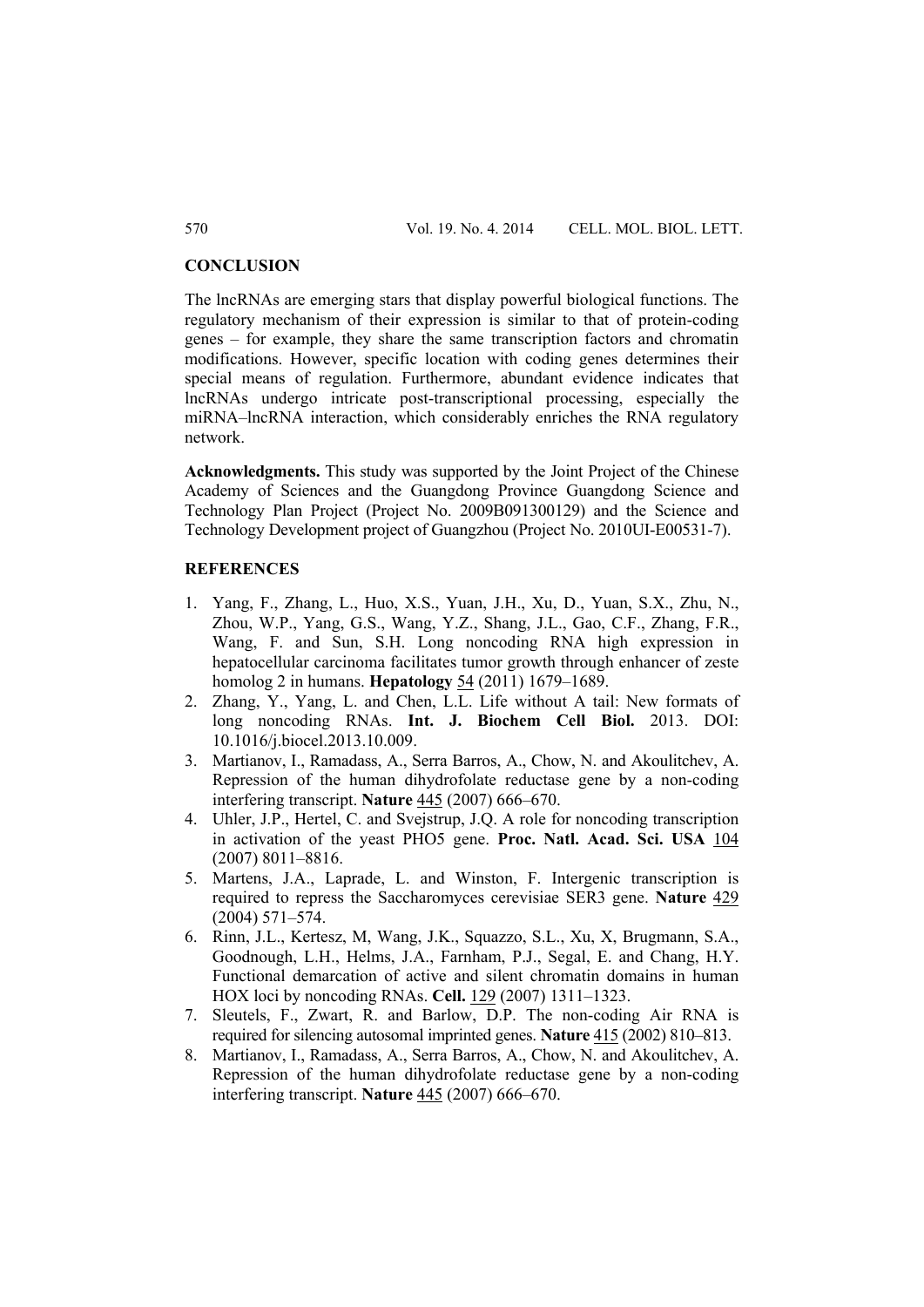- 9. Yang, F., Zhang, L., Huo, X.S., Yuan, J.H., Xu, D., Yuan, S.X., Zhu, N., Zhou, W.P., Yang, G.S., Wang, Y.Z., Shang, J.L., Gao, C.F., Zhang, F.R., Wang, F. and Sun, S.H. Long noncoding RNA high expression in hepatocellular carcinoma facilitates tumor growth through enhancer of zeste homolog 2 in humans. **Hepatology** 54 (2011) 1679–1689.
- 10. Wan, G., Hu, X., Liu, Y., Han, C., Sood, A.K., Calin, G.A., Zhang, X. and Lu, X. A novel non-coding RNA lncRNA-JADE connects DNA damage signalling to histone H4 acetylation. **EMBO J.** 32 (2013) 2833–2847.
- 11. Gao, L., Mai, A., Li, X., Lai, Y., Zheng, J., Yang, Q., Wu, J., Nan, A., Ye, S. and Jiang, Y. LncRNA-DQ786227-mediated cell malignant transformation induced by benzo(a)pyrene. **Toxicol Lett.** 223 (2013) 205–210.
- 12. Song, G., Shen, Y., Zhu, J., Liu, H., Liu, M., Shen, Y.Q., Zhu, S., Kong, X., Yu, Z. and Qian, L. Integrated analysis of dysregulated lncRNA expression in fetal cardiac tissues with ventricular septal defect. **PLoS One** 8 (2013) e77492.
- 13. Sui, W., Lin, H., Peng, W., Huang, Y., Chen, J., Zhang, Y. and Dai, Y. Molecular dysfunctions in acute rejection after renal transplantation revealed by integrated analysis of transcription factor, microRNA and long noncoding RNA. **Genomics** 102 (2013) 310–322.
- 14. Ravasi, T., Suzuki, H., Pang, K.C., Katayama, S., Furuno, M., Okunishi, R., Fukuda, S., Ru, K., Frith, M.C., Gongora, M.M., Grimmond, S.M., Hume, D.A., Hayashizaki, Y. and Mattick, J.S. Experimental validation of the regulated expression of large numbers of non-coding RNAs from the mouse genome. **Genome Res.** 16 (2006) 11–19.
- 15. Hansen, T.B., Wiklund, E.D., Bramsen, J.B., Villadsen, S.B., Statham, A.L., Clark, S.J. and Kjems, J. miRNA-dependent gene silencing involving Ago2 mediated cleavage of a circular antisense RNA. **EMBO J.** 30 (2011) 4414–4422.
- 16. Yang, H., Zhong, Y., Xie, H., Lai, X., Xu, M., Nie, Y., Liu, S. and Wan, Y.J. Induction of the liver cancer-down-regulated long noncoding RNA uc002mbe.2 mediates trichostatin-induced apoptosis of liver cancer cells. **Biochem Pharmacol.** 85 (2013) 1761–1769.
- 17. Yang, F., Huo, X.S., Yuan, S.X., Zhang, L., Zhou, W.P., Wang, F. and Sun, S.H. Repression of the long noncoding RNA-LET by histone deacetylase 3 contributes to hypoxia-mediated metastasis. **Mol. Cell.** 49 (2013) 1083–1096.
- 18. Cawley, S., Bekiranov, S., Ng, H.H., Kapranov, P., Sekinger, E.A., Kampa, D., Piccolboni, A., Sementchenko, V., Cheng, J., Williams, A.J., Wheeler, R., Wong, B., Drenkow, J., Yamanaka, M., Patel, S., Brubaker, S., Tammana, H., Helt, G., Struhl, K. and Gingeras, T.R.Unbiased mapping of transcription factor binding sites along human chromosomes 21 and 22 points to widespread regulation of noncoding RNAs. **Cell** 116 (2004) 499–509.
- 19. Clark, M.B., Johnston, R.L., Inostroza-Ponta, M., Fox, A.H., Fortini, E., Moscato, P., Dinger, M.E. and Mattick, J.S. Genome-wide analysis of long noncoding RNA stability. **Genome Res.** 22 (2012) 885–898.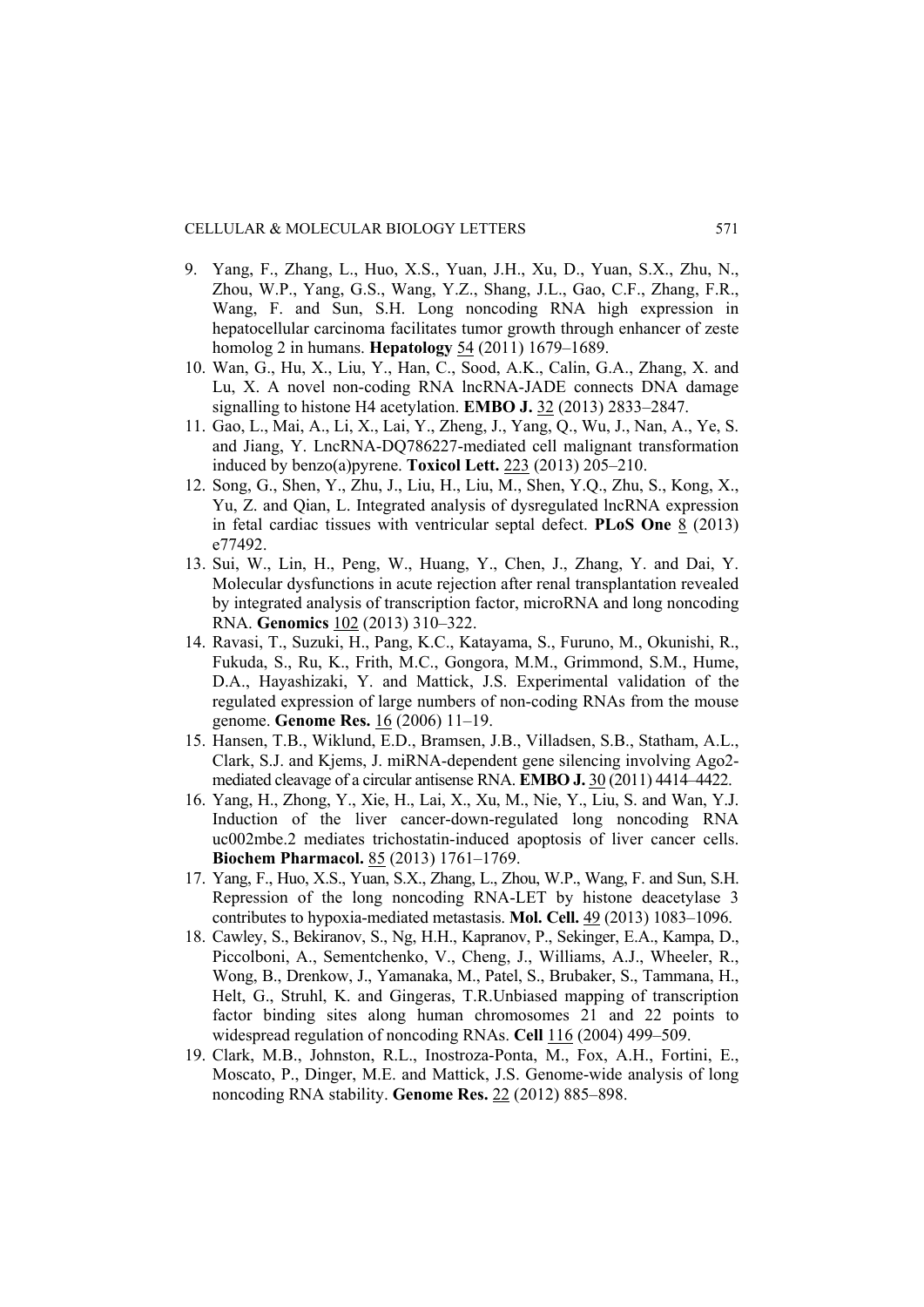- 20. Diederichs, S. The four dimensions of noncoding RNA conservation. **Trends Genet.** 30 (2014) 121–123.
- 21. Plath, K., Mlynarczyk-Evans, S,, Nusinow, D.A. and Panning, B. Xist RNA and the mechanism of X chromosome inactivation. **Annu. Rev. Genet.** 36 (2002) 233–278.
- 22. Guttman, M., Amit, I., Garber, M., French, C., Lin, M.F., Feldser, D., Huarte, M., Zuk, O., Carey, B.W., Cassady, J.P., Cabili, M.N., Jaenisch, R., Mikkelsen, T.S., Jacks, T.,Hacohen, N., Bernstein, B.E., Kellis, M., Regev, A., Rinn, J.L. and Lander, E.S. Chromatin signature reveals over a thousand highly conserved large non-coding RNAs in mammals. **Nature** 458 (2009) 223–227.
- 23. Derrien, T., Johnson, R., Bussotti, G., Tanzer, A., Djebali, S., Tilgner, H., Guernec, G., Martin, D., Merkel, A., Knowles, D.G., Lagarde, J., Veeravalli, L., Ruan, X., Ruan, Y., Lassmann, T., Carninci, P., Brown, J.B., Lipovich, L., Gonzalez, J.M., Thomas, M., Davis, C.A., Shiekhattar, R., Gingeras, T.R., Hubbard, T.J., Notredame, C., Harrow, J. and Guigó, R.The GENCODE v7 catalog of human long noncoding RNAs: analysis of their gene structure, evolution, and expression. **Genome Res.** 22 (2012) 1775–1789.
- 24. Carninci, P., Kasukawa, T., Katayama, S., Gough, J., Frith, M.C., Maeda, N, Oyama, R., Ravasi, T., Lenhard, B., Wells, C., Kodzius, R., Shimokawa, K., Bajic, V.B., Brenner, S.E., Batalov, S., Forrest, A.R., Zavolan, M., Davis, M.J., Wilming, L.G., Aidinis, V., Allen, J.E., Ambesi-Impiombato, A., Apweiler, R., Aturaliya, R.N., Bailey, T.L.,Bansal, M., Baxter, L., Beisel, K.W., Bersano, T., Bono, H., Chalk, A.M., Chiu, K.P., Choudhary, V., Christoffels, A., Clutterbuck, D.R., Crowe, M.L., Dalla, E., Dalrymple, B.P., de Bono, B., Della Gatta, G., di Bernardo, D., Down, T., Engstrom, P., Fagiolini, M., Faulkner, G., Fletcher, C.F., Fukushima, T., Furuno, M., Futaki, S., Gariboldi, M., Georgii-Hemming, P., Gingeras, T.R., Gojobori, T., Green, R.E., Gustincich, S., Harbers, M., Hayashi, Y., Hensch, T.K., Hirokawa, N., Hill, D., Huminiecki, L., Iacono, M., Ikeo, K., Iwama, A., Ishikawa, T., Jakt, M., Kanapin, A., Katoh, M., Kawasawa, Y., Kelso, J., Kitamura, H., Kitano, H., Kollias, G., Krishnan, S.P., Kruger, A., Kummerfeld, S.K., Kurochkin, I.V., Lareau, L.F., Lazarevic, D., Lipovich, L., Liu, J., Liuni, S., McWilliam, S., Madan Babu, M., Madera, M., Marchionni, L., Matsuda, H., Matsuzawa, S., Miki, H., Mignone, F., Miyake, S., Morris, K., Mottagui-Tabar, S., Mulder, N., Nakano, N., Nakauchi, H., Ng, P., Nilsson, R., Nishiguchi, S., Nishikawa, S., Nori, F., Ohara, O., Okazaki, Y., Orlando, V., Pang, K.C., Pavan, W.J., Pavesi, G., Pesole, G., Petrovsky, N., Piazza, S., Reed, J., Reid, J.F., Ring, B.Z., Ringwald, M., Rost, B., Ruan, Y., Salzberg, S.L., Sandelin, A., Schneider, C., Schönbach, C., Sekiguchi, K., Semple, C.A., Seno, S., Sessa, L., Sheng, Y., Shibata, Y., Shimada, H., Shimada, K., Silva, D., Sinclair, B., Sperling, S., Stupka, E., Sugiura, K, Sultana, R., Takenaka, Y., Taki, K., Tammoja, K., Tan, S.L., Tang, S., Taylor, M.S., Tegner, J.,Teichmann, S.A., Ueda,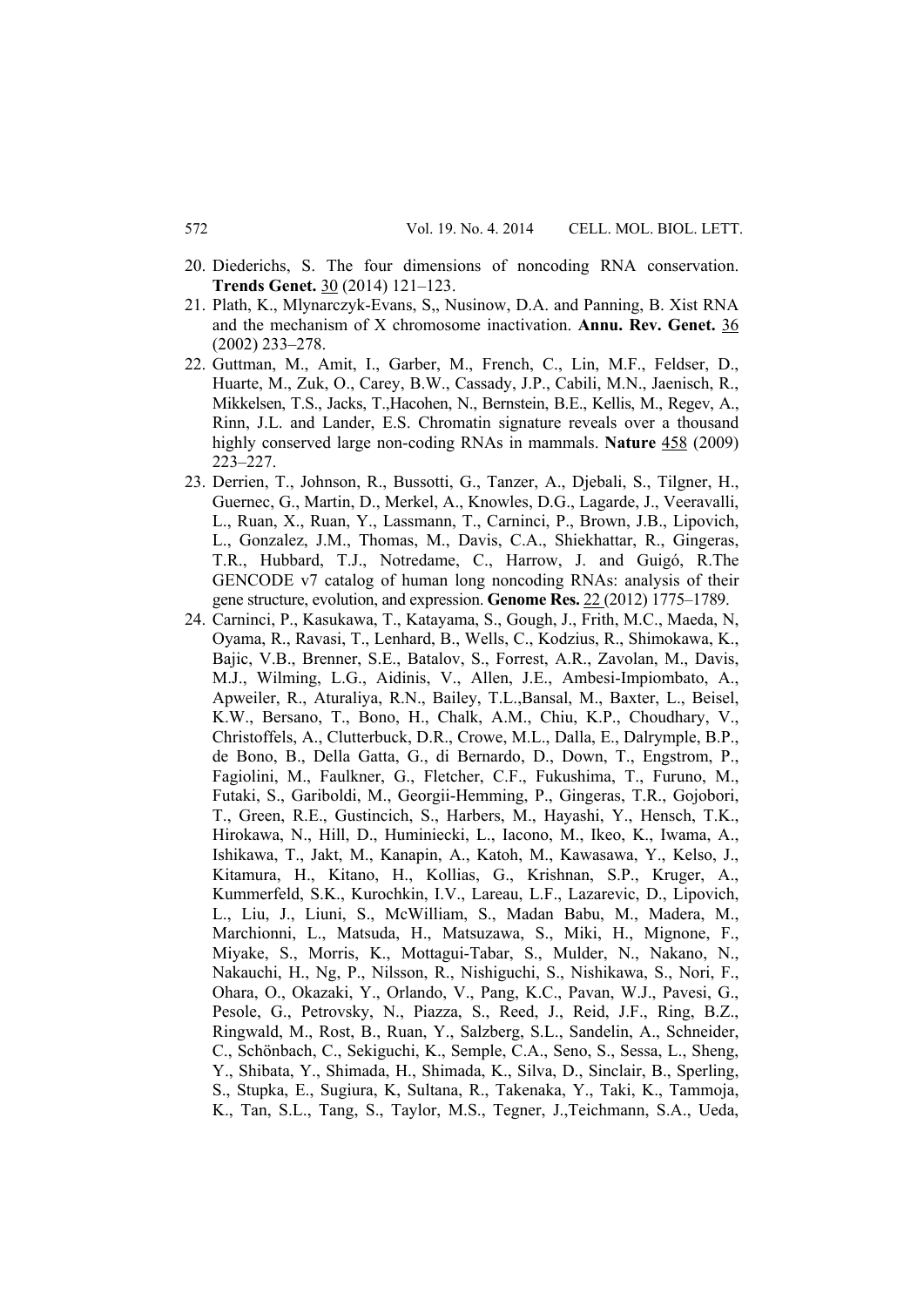H.R., van Nimwegen, E., Verardo, R., Wei, C.L., Yagi, K., Yamanishi, H., Zabarovsky, E., Zhu, S., Zimmer, A., Hide, W., Bult, C., Grimmond, S.M., Teasdale, R.D., Liu, E.T., Brusic, V., Quackenbush, J., Wahlestedt, C., Mattick, J.S., Hume, D.A., Kai, C., Sasaki, D., Tomaru, Y., Fukuda, S., Kanamori-Katayama, M., Suzuki, M., Aoki, J., Arakawa, T., Iida, J., Imamura, K., Itoh, M., Kato, T., Kawaji, H., Kawagashira, N., Kawashima, T., Kojima, M., Kondo, S., Konno, H., Nakano, K., Ninomiya, N., Nishio, T., Okada, M., Plessy, C., Shibata, K., Shiraki, T., Suzuki, S., Tagami, M., Waki, K., Watahiki, A., Okamura-Oho, Y., Suzuki, H., Kawai, J., Hayashizaki, Y.; FANTOM Consortium; RIKEN Genome Exploration Research Group and Genome Science Group (Genome Network Project Core Group).The transcriptional landscape of the mammalian genome. **Science** 309 (2005) 1559–1563.

- 25. Mohammad, F., Pandey, G.K., Mondal. T., Enroth, S., Redrup, L., Gyllensten, U. and Kanduri, C. Long noncoding RNA-mediated maintenance of DNA methylation and transcriptional gene silencing. **Development** 139 (2012) 2792–2803.
- 26. Chen, Z.J. and Pikaard, C.S. Epigenetic silencing of RNA polymerase I transcription: a role for DNA methylation and histone modification in nucleolar dominance. **Genes Dev.** 11 (1997) 2124–2136.
- 27. Selker, E.U. Trichostatin A causes selective loss of DNA methylation in Neurospora. **Proc. Natl. Acad. Sci. USA** 95 (1998) 9430–9435.
- 28. Braconi, C., Kogure, T., Valeri, N., Huang, N., Nuovo, G., Costinean, S., Negrini, M., Miotto, E., Croce, C.M. and Patel, T. microRNA-29 can regulate expression of the long non-coding RNA gene MEG3 in hepatocellular cancer. **Oncogene** 30 (2011) 4750–4756.
- 29. Amort, T., Soulière, M.F., Wille, A., Jia, X.Y., Fiegl, H., Wörle, H., Micura, R. and Lusser, A. Long non-coding RNAs as targets for cytosine methylation. **RNA Biol.** 10 (2013) 1003–1008.
- 30. Yang, H., Zhong, Y., Xie, H., Lai, X., Xu, M., Nie, Y., Liu, S. and Wan, Y.J. Induction of the liver cancer-down-regulated long noncoding RNA uc002mbe.2 mediates trichostatin-induced apoptosis of liver cancer cells. **Biochem Pharmacol.** 85 (2013) 1761–1769.
- 31. Saxonov, S., Berg, P. and Brutlag, D.L. A genome-wide analysis of CpG dinucleotides in the human genome distinguishes two distinct classes of promoters. **Proc. Natl. Acad. Sci. USA** 103 (2006) 1412–1417.
- 32. Elango, N. and Yi, S.V. DNA methylation and structural and functional bimodality of vertebrate promoters. **Mol. Biol. Evol.** 25 (2008) 1602–1608.
- 33. Mikkelsen, T.S., Ku, M., Jaffe, D.B., Issac, B., Lieberman, E., Giannoukos, G., Alvarez, P., Brockman, W., Kim, T.K., Koche, R.P., Lee, W., Mendenhall, E., O'Donovan, A., Presser, A., Russ, C., Xie, X., Meissner, A., Wernig, M., Jaenisch, R., Nusbaum, C., Lander, E.S. and Bernstein, B.E. Genome-wide maps of chromatin state in pluripotent and lineage-committed cells. **Nature** 448 (2007) 553–560.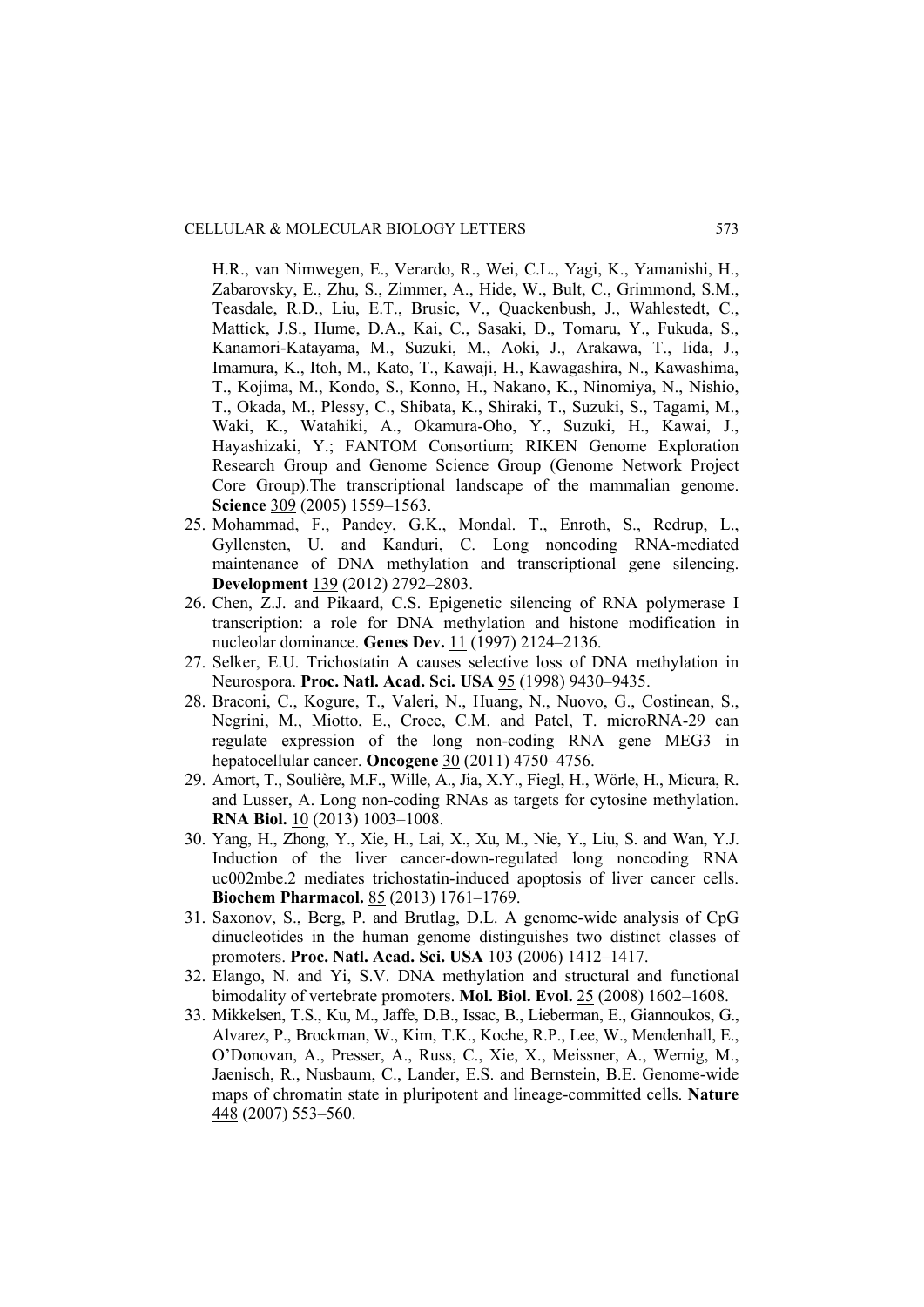- 34. Dinger, M.E., Amaral, P.P., Mercer, T.R., Pang, K.C., Bruce, S.J., Gardiner, B.B., Askarian-Amiri, M.E., Ru, K., Soldà, G., Simons, C., Sunkin, S.M., Crowe, M.L.,Grimmond, S.M., Perkins, A.C. and Mattick, J.S. Long noncoding RNAs in mouse embryonic stem cell pluripotency and differentiation. **Genome Res.** 18 (2008) 1433–1445.
- 35. Khalil, A.M., Guttman, M., Huarte, M., Garber, M., Raj, A., Rivea Morales, D., Thomas, K., Presser, A., Bernstein, B.E., van, Oudenaarden, A., Regev, A., Lander, E.S. and Rinn, J.L. Many human large intergenic noncoding RNAs associate with chromatin-modifying complexes and affect gene expression. **Proc. Natl. Acad. Sci. USA** 106 (2009) 11667–11672.
- 36. Dharap, A., Nakka, V.P., and Vemuganti, R. Effect of focal ischemia on long noncoding RNAs. **Stroke** 43 (2012) 2800–2802.
- 37. Uesaka, M., Nishimura, O., Go, Y., Nakashima, K., Agata, K., Imamura, T. Bidirectional promoters are the major source of gene activation-associated non-coding RNAs in mammals. **BMC Genomics** 15 (2014). DOI: 10.1186/1471-2164-15-35.
- 38. Engstrom, P.G., Suzuki, H., Ninomiya, N., Akalin, A., Sessa, L., Lavorgna, G., Brozzi, A., Luzi, L., Tan, S.L., Yang, L., Kunarso, G., Ng, E.L., Batalov, S., Wahlestedt, C.,Kai, C., Kawai, J., Carninci, P., Hayashizaki, Y., Wells, C., Bajic, V.B., Orlando, V., Reid, J.F., Lenhard, B., Lipovich, L. Complex Loci in human and mouse genomes. **PLoS Genet.** 2 (2006) e47.
- 39. Wang, Y., Pang, W.J., Wei, N., Xiong, Y., Wu, W.J., Zhao, C.Z., Shen, Q.W. and Yang, G.S. Identification, stability and expression of Sirt1 antisense long non-coding RNA. **Gene** 539 (2014) 117–124.
- 40. Yoon, J.H., Abdelmohsen, K. and Gorospe, M. Posttranscriptional gene regulation by long noncoding RNA. **J. Mol. Biol.** 425 (2013) 3723–3730.
- 41. Wilusz, J.E., JnBaptiste, C.K., Lu, L.Y., Kuhn, C.D., Joshua-Tor, L. and Sharp, P.A. A triple helix stabilizes the 3' ends of long noncoding RNAs that lack poly(A) tails. **Genes Dev.** 26 (2012) 2392–2407.
- 42. Brown, J.A., Valenstein, M.L., Yario, T.A., Tycowski, K.T. and Steitz, J.A. Formation of triple-helical structures by the 3'-end sequences of MALAT1 and MENβnoncoding RNAs. **Proc. Natl. Acad. Sci. USA** 109 (2012) 19202–19207.
- 43. Yoon, J.H., Abdelmohsen, K., Srikantan, S., Yang, X., Martindale, J.L., De, S., Huarte, M., Zhan, M., Becker, K.G. and Gorospe, M. LincRNA-p21 suppresses target mRNA translation. **Mol. Cell.** 47 (2012) 648–655.
- 44. Jalali, S., Bhartiya, D., Lalwani, M.K., Sivasubbu, S. and Scaria, V. Systematic transcriptome wide analysis of lncRNA-miRNA interactions. **PLoS One** 8 (2013) e53823.
- 45. Chiyomaru, T., Fukuhara, S., Saini, S., Majid, S., Deng, G., Shahryary, V., Chang, I., Tanaka, Y., Enokida, H., Nakagawa, M., Dahiya, R. and Yamamura, S. Long non-coding RNA HOTAIR is targeted and regulated by miR-141 in human cancer cells. **J. Biol. Chem.** 18 (2014) 12550–12565.